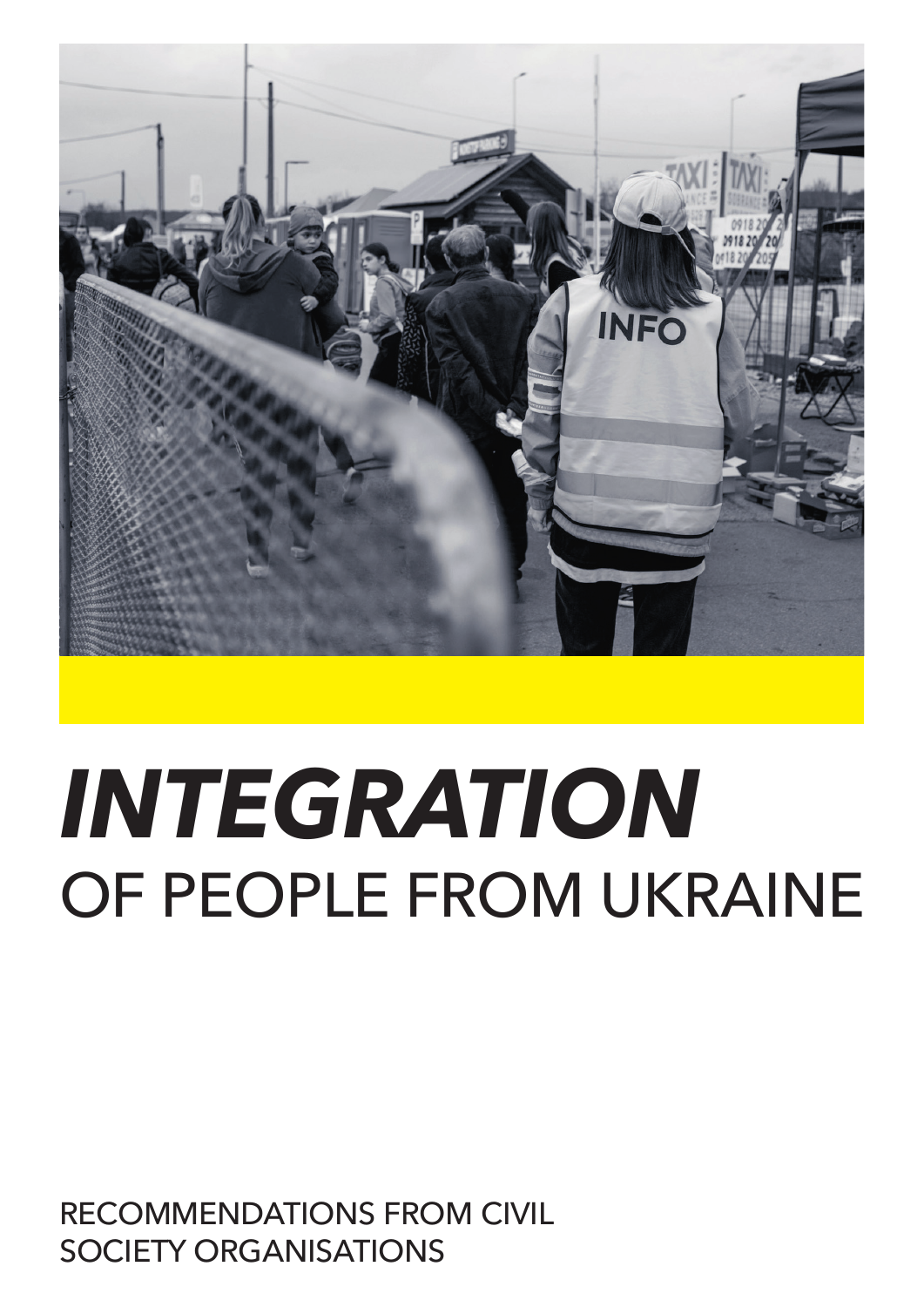### INTRODUCTION

These recommendations are part of a policy paper prepared by five main NGOs with long standing experience and know-how in the area of the integration of foreigners in Slovakia and provision of humanitarian aid. Its main goal is to assist the State, municipalities and other actors in designing integration measures for persons with temporary protection from Ukraine. They are a synthesis of rich expertise and experience of working on integration both before and after the war in Ukraine, as well as previous research and analysis existing in Slovakia. They do not represent an exhaustive list of recommendations, and further reading is strongly suggested.

We hope that these recommendations will be an inspiration for all actors operating in Slovakia with the aim to assist persons with temporary protection on medium and long term basis. We believe that the measures proposed can serve as a good basis for integration measures of any foreigners living in Slovakia. It should not be forgotten that integration is not a new policy issue in Slovakia. Therefore, the measures intended for persons with temporary protection shall take into account previous experience while simultaneously design new systematic measures adapted on the needs and challenges of arriving persons, mostly women with children.

What we suggest is to strengthen the structure of coordination of integration, to involve NGOs and other actors, focus on gathering and analysis of data including needs of vulnerable persons and to set up main goals in the integration with regular evaluation. Communication, support to municipalities and NGOs, and specific measures in relation to employment, self-employment, social services, financial aid, housing, access to information and legal aid, health care, education, vocational and language trainings are urgently needed. Included are also specific measures in relation to the nature of temporary protection in Slovakia, humanitarian aid and other crosscutting issues such as community interpretation.

Also, one has to bear in mind that Ukrainians have been living in Slovakia for many years and are very active in providing assistance to their compatriots. Their activities shall not be overlooked or belittled. Foreigners must remain active participants to their own lives, not helpless victims. Finally, we are convinced that many of the proposed measures represent an opportunity to improve the lives of many Slovak families and individuals who have been living on the brink of poverty.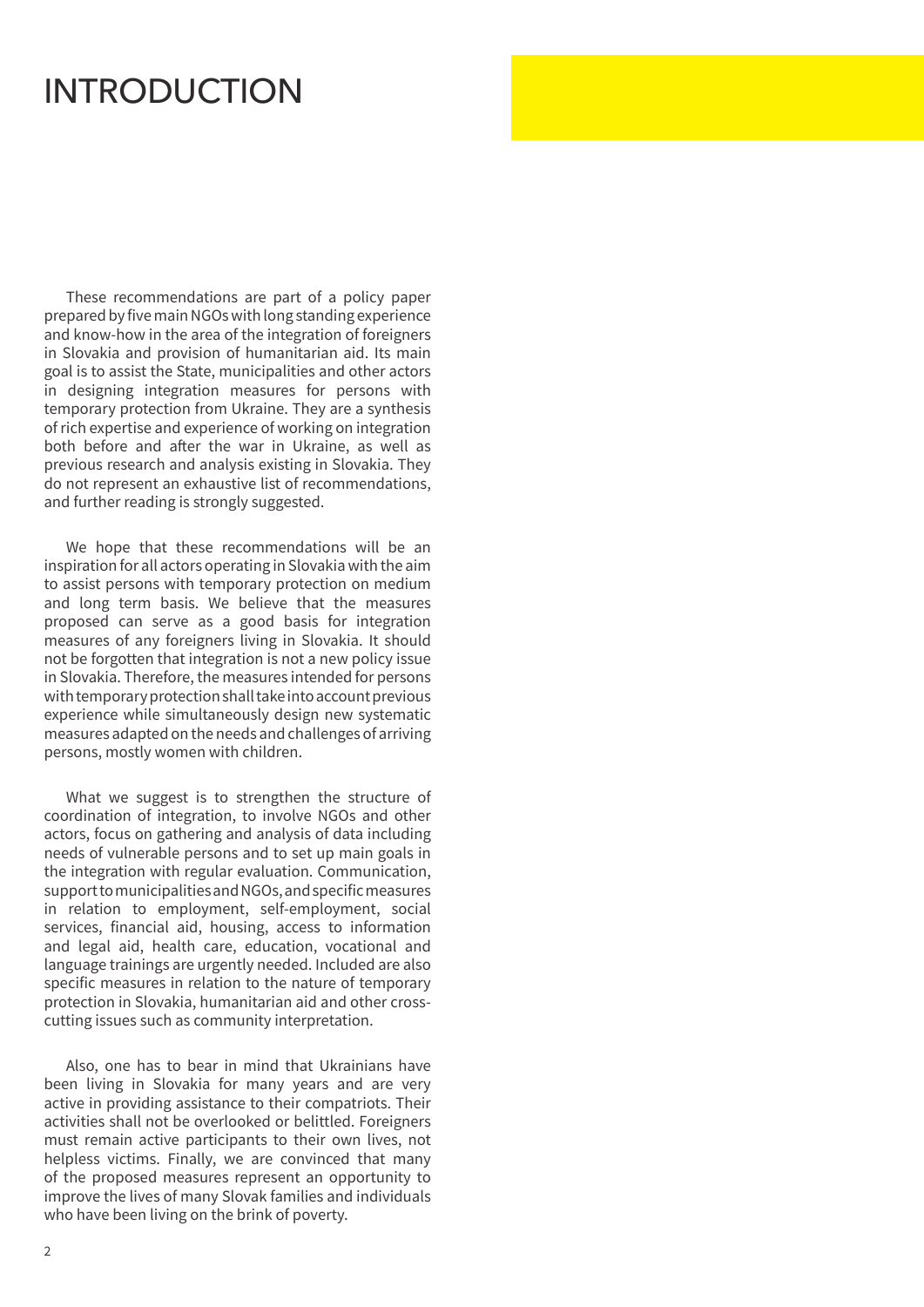## LIST OF PROPOSED MEASURES IN SPECIFIC AREAS

#### *1) The need for a coordinated system of integration at national level and the role of the different actors*

- At national level, it is essential that integration instruments are centrally coordinated and national authorities provide sufficient support to other actors to implement integration measures.
- We consider it important to create a separate office dedicated to integration of foreigners and refugees, or at the very least a government representative for the integration.
- Existing integration policies should be revised or new ones adopted, both up-to-date and in view of the specific situation of people fleeing Ukraine.
- Integration policies should also have a clear evaluation mechanism, long-term planning and setting indicators for their implementation.
- We also recommend the extension of measures related to the integration of highly skilled migrants from the Recovery Plan to the integration of foreigners living in the Slovak Republic, including expatriates.
- Municipalities should receive financial, legislative and methodological support for developing integration policies at the local level.
- NGOs and other actors are very effective partners of the State or municipalities in designing and implementation of integration instruments. They should therefore receive adequate financial support from the state to fulfill their activities efficiently.
- A compensation mechanism should be established to reimburse expenses of the NGOs that have incurred and are incurring expenses to cope with the extraordinary situation related to the war in Ukraine.
- NGOs with expertise in the field of integration of

foreigners should be involved in working groups at the state level in relation to the arriving persons.

• NGOs and other actors need to be involved in crisis-planning. Also, there is a need to create a special humanitarian fund to cover expenses, if the situation deteriorates suddenly.

# *2) Understanding the situation and needs - the importance of effective data collec- tion*

- **In the short term**, it is important to set up a systematic collection of important data at the state level, evaluating it regularly to track trends and needs and then **distributing the data regularly to all relevant public administration actors**.
- In the area of data collection, it is important that data is also collected, evaluated and used at the local and regional level in order to effectively manage migration and integration.
- In the medium and long term, it is essential to collect and evaluate data not only in terms of the number of those who have received temporary refuge, but also with regard to the changing types of residency that people will gradually acquire if they remain in the Slovak Republic.
- For effective integration, it is also important to collect and evaluate data for vulnerable groups and groups (e.g. people with disabilities, women with small children, the LGBTI community, Roma, the elderly and others).
- It is also important to carry out specific **research and analysis of the needs of different groups of people**. Such research can and should be carried out by local governments or other actors active in the process of integration of foreigners.

#### *3) Communication*

At the national level as well as at the municipality level,there is a need to design **a managed strategic communication** - towards foreigners, but also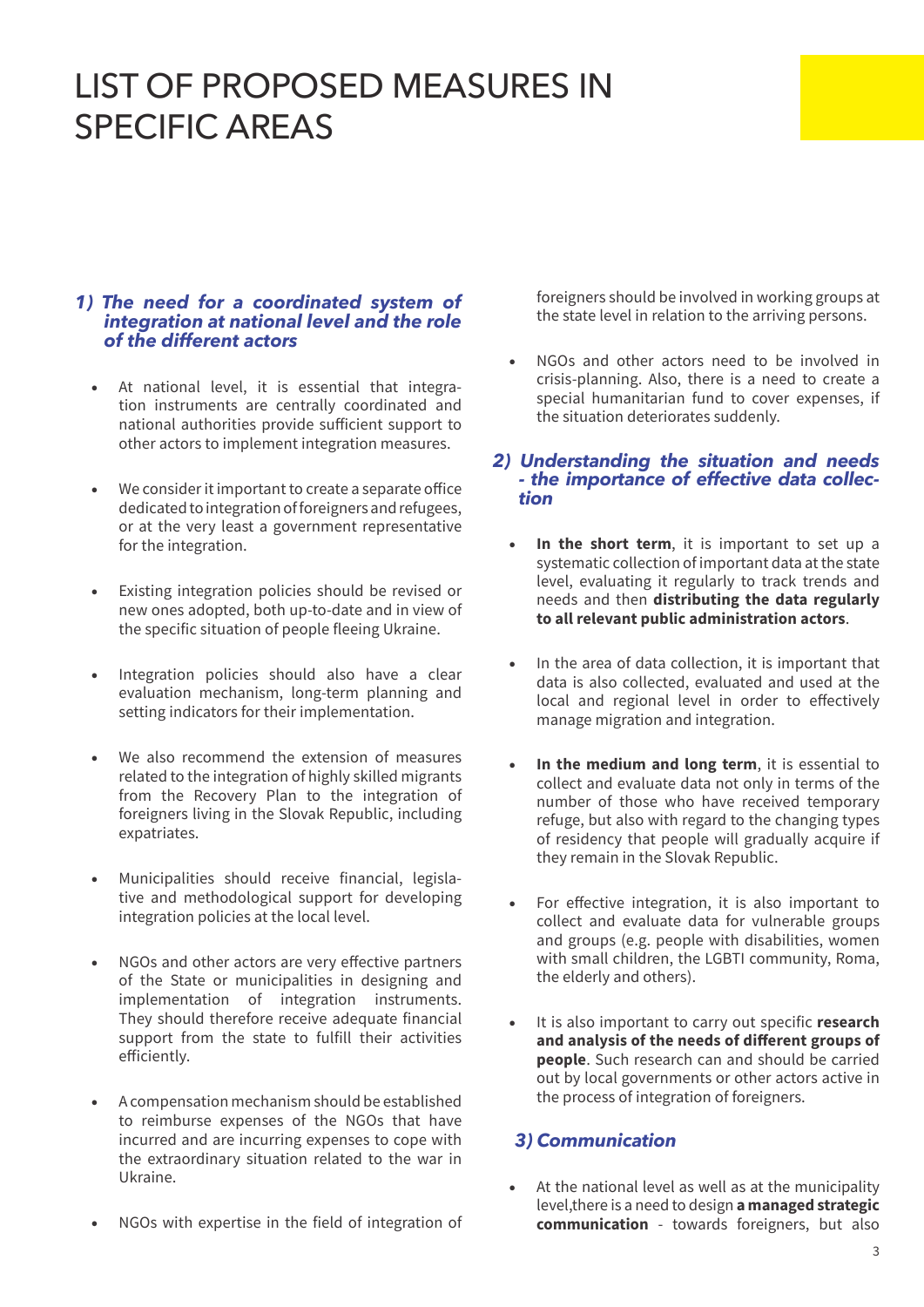towards the majority population. It should include active work with the media.

- At municipality level, it is essential to focus on: awareness-raising of the public, systematic cooperation with the public media and initiating wider discussions on the benefits as well as the negative impacts or addressing concerns of citizens regarding the integration of foreigners.
- At national level, it is important to proactively communicate the reasons **why people from Ukraine are helped by the state** and that without systemic measures, for the local communities that host refugees, the situation is unsustainable in the long term. At the same time, it is important to communicate well any misinformation and also collect, use and **communicate data and facts**.
- At the national level, it is also important **to recall the contribution to society** not only from humanitarian but also economic aspects and also that the discussion and review of some systemic measures, for example in the field of social affairs, will also bring benefits to Slovaks who belong to vulnerable and low-income groups.
- In the long term, there is a need to **raise public awareness on issues of migration, the importance of integration and diversity**. It is also important to promote positive framing of the issue in the media and in visual portrayals to ensure human dignity of the persons depicted.

#### *4) Provision of information*

- **Ensure effective distribution of important information to people arriving from Ukraine already at the entry to the territory of the Slovak Republic** (in the form of text message and information leaflets/brochures),
- **Strengthen the dissemination of information at the places where a large number of people from Ukraine pass through** (Foreign Police Department, large capacity centers, employment offices, etc.), however, it is not enough to have leaflets/

brochures available at these places, but it is necessary for people to receive them directly from the worker with whom they come into contact,

- **Improve the awareness of foreigners living in the Slovak Republic about hate crimes, reasons for discrimination and violence against women and girls**,
- **Strengthen telephone and mail hotlines for people from Ukraine and ensure their sustainability** - sustainability of telephone and mail hotlines is crucial not only for the initial stages of integration, but also in its later stages, when they need to deal with various particular situations related to their gradual integration,
- **Establishment of contact centers at local level for people from Ukraine and other foreigners** under the jurisdiction of municipalities, which would serve to facilitate the first moments of integration, but also as support in its later stages,
- **Support the creation of information packages at the municipality level** with important information on the functioning of the municipalities and other local authorities and institutions, on the rights and obligations of residents, including websites, leaflets and other information campaigns; in several language versions.

#### *5) Education*

- In the field of education, there is a need to clarify the situation regarding compulsory schooling and **ensuring the right of all children to education**, and the enrolment and admission of children to schools.
- Adequate capacity needs to be ensured in different types of schools, in particular to address the lack of capacity in kindergartens and nurseries for all children, including children from Ukraine, in order to avoid increasing tensions among the population.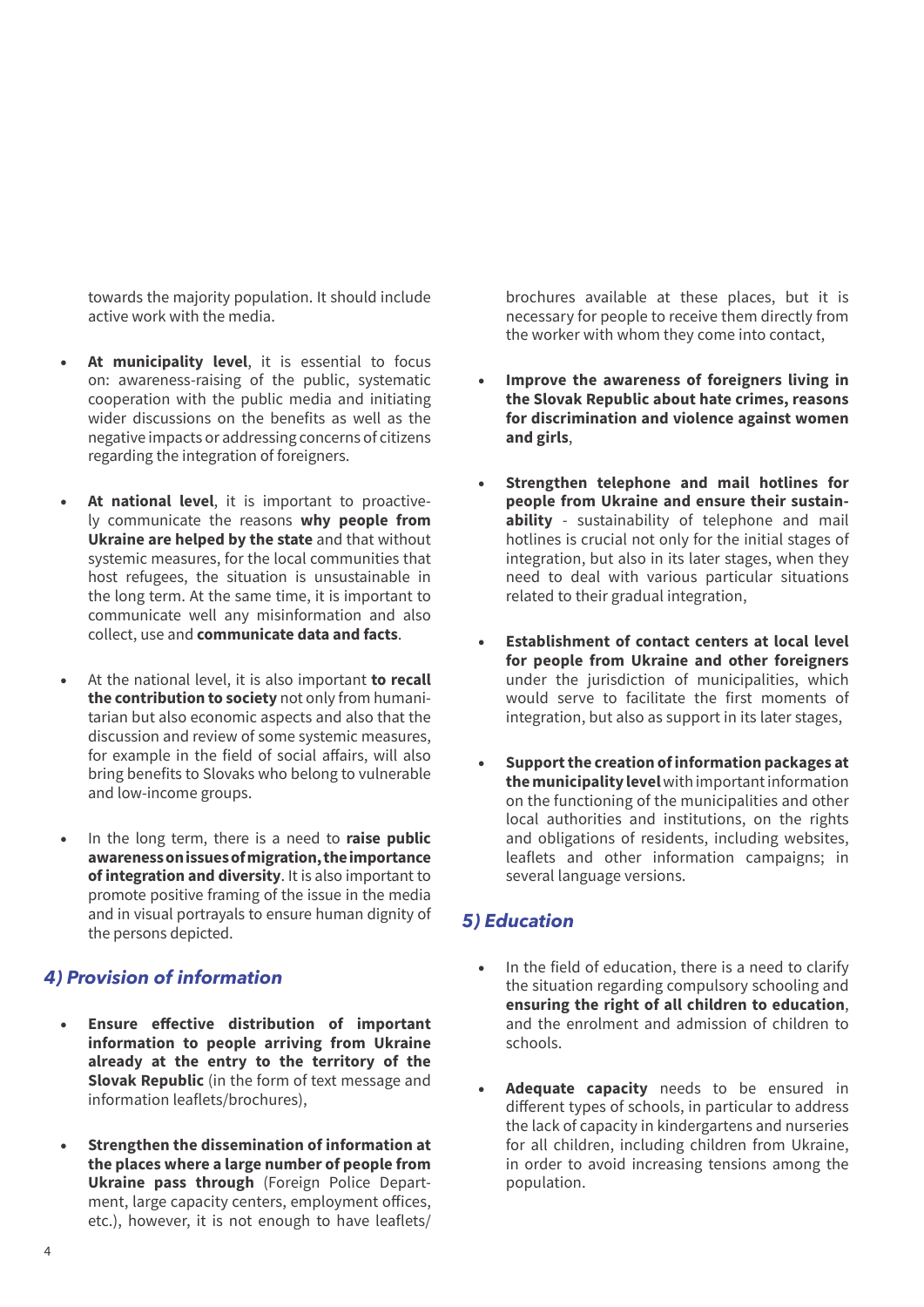- It is important to ensure **quality language education** to balance language differences and to create an effective system of Slovak as a second language education both for children from Ukraine and for all children of foreigners attending Slovak schools in general.
- At the same time, from the point of view of the effective inclusion of children, we consider it important that schools and founders make every effort to create mixed classes to **prevent segregation of Ukrainian children**.
- At the same time, schools need to be provided with effective financial and methodological support for the inclusion of children (methodological materials, intercultural training for teachers, provision of adaptation courses) - in this context, we propose strong support for the establishment and funding of **school support teams**.
- Specifically, in the case of people fleeing war, it is also very important to **provide psychological support for children**, which must be appropriately chosen in the light of their current life situation.

#### *6) Housing*

- **Use emergency housing only for the necessary period of time** as it does not create the conditions for integration. Emergency housing needs to be linked to support services to ensure the transition of people from Ukraine to more stable forms of housing,
- **Short-term housing solutions** to be used only to bridge the initial period after arrival in Slovakia. It is necessary to use all available accommodation facilities of the state, regional and local governments, but potentially also privately owned. For this type of accommodation, it is necessary to improve the system of continuous mapping and updating of available capacities and also to provide integration support services to find more stable forms of housing,
- **Medium and long-term housing solutions** in

this area, it is necessary to create opportunities for transforming facilities such as open-air schools to emergency accommodation for medium or long-term housing; make the state financial support for accomodation more flexible and evaluate the amount of it so it is more accurate with regards to real market prices; introduce a system of support for the gradual disconnection of people from Ukraine from state aid; to introduce an allowance to cover the costs associated with the change of housing (deposit, first rent, real estate agency commission, purchase of necessary equipment); to accelerate the reconstruction/remodelling and adaptation of potentially habitable buildings.

#### *7) Social services and social care*

- As part of integration policies and measures, it is important to set up a comprehensive system of social services and assistance for people fleeing Ukraine, but also for foreigners in general, to reflect the needs of **vulnerable groups**.
- We also recommend systematically collect data on the **situation of vulnerable groups** so that social services and social counselling can be adequately tailored to their needs.
- At the same time, it is very important to systematise and support the **social counselling system**. It will be necessary to increase the number of staff in the existing social services and to support their further training so that they are able to provide effective counselling also to people fleeing Ukraine or to foreigners in general who have specific needs in this area as well.
- We recommend strongly supporting the system of **community centres and low-threshold facilities**, which have long proven to be the most effective tools for integration.
- We consider it important to include **community interpreting** in the social services system. Interpreting in different languages should also be introduced as a social service in the Social Services Act.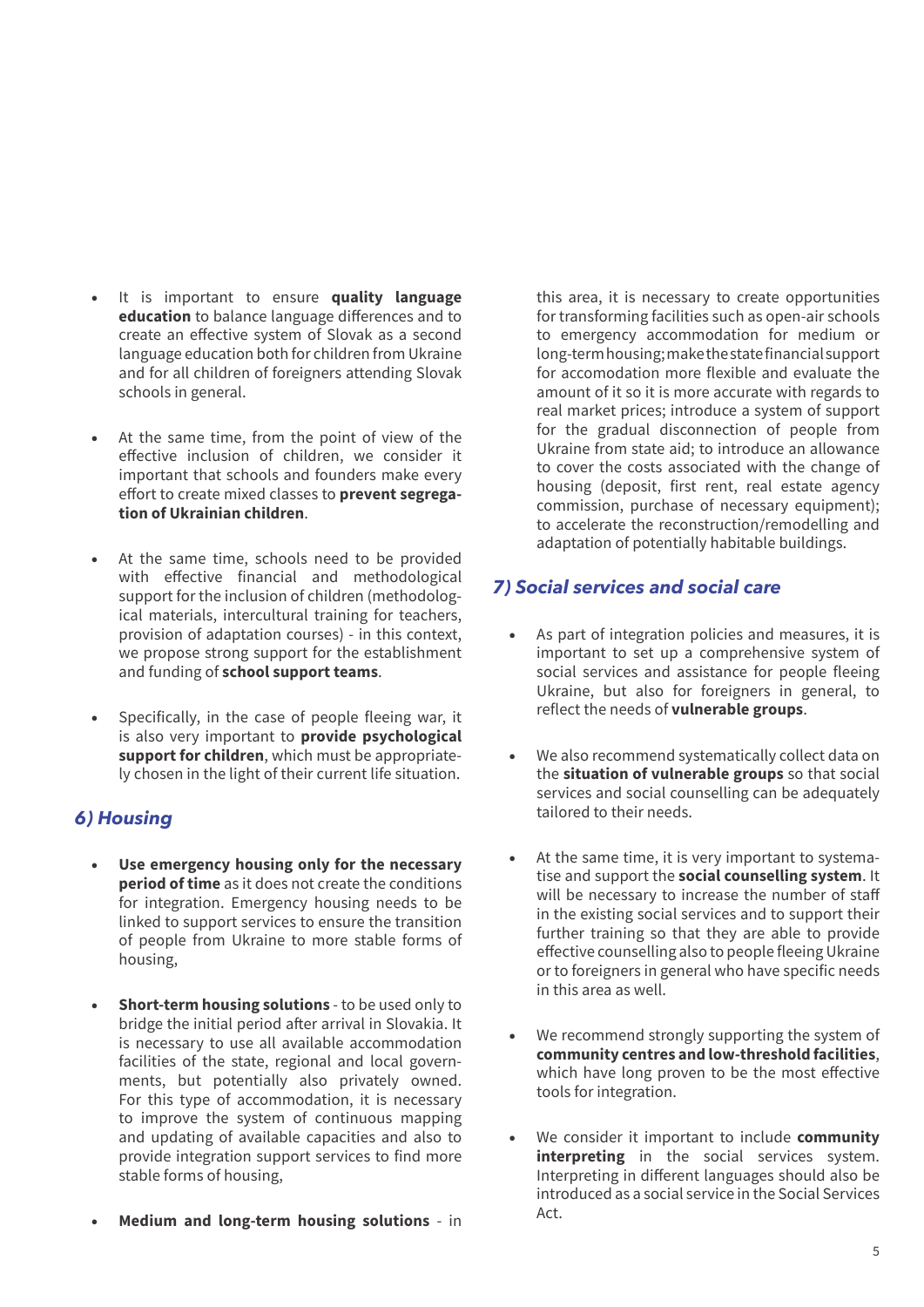• We propose that the profession of **cultural mediator/intercultural worker** should be institutionalized so that it is included in the catalogue of the National System of Occupations and the National System of Qualifications.

#### *8) Employment*

- We propose to **maximize the use of the potential**, skills and qualifications of people from Ukraine, to propose measures to prevent precarious work and to protect against discrimination and violations of the principle of equal treatment.
- In the short term, we propose to **simplify the process of recognition of qualifications** and expand nostrification capacities, standardize and speed up the examination process for proving a profession, allow for proof of competence through employers, and abolish fees for recognition of qualifications.
- We propose to **allow expatriates to do business**  and to remove legislative and technical barriers that prevent them from doing so.
- We propose to **ensure the availability of playgroups and pre-school education** for Ukrainian children during their parents' working hours, but taking into account the availability of these opportunities also for children of parents who live in Slovakia for a long time, in order to avoid friction points.
- We also propose to **significantly strengthen language education for adults** through free language education paid for by municipalities or the state, as well as to promote language education at the employer's premises, whether online or in a face-to-face format.
- We recommend **strengthening the capacity of the Office of Labour, Social Affairs and Family** to provide **labor and legal advice and information seminars on labour rights** for people from Ukraine and measures to prevent labour exploitation.

#### *9) Health care*

The following areas need to be addressed in the area of health care:

- **access to health care for vulnerable groups of people from Ukraine** - people with disabilities or serious illnesses,
- **long-term care for people who depend on the help of others** (people with severe disabilities, the elderly) in both institutional and deinstitutionalised care,
- **availability of addiction substitution treatment and supportive treatment for people living with HIV**,
- **psychological care for people from Ukraine**, many of whom are traumatised, **and specifically for women who have experienced sexual violence**,
- **systematic awareness-raising of doctors** about the specificities of health care provision for people from Ukraine, to prevent them from being turned away because of fears that procedures will not be reimbursed, etc.
- **lack of capacity of clinics to accept new patients** - create opportunities for opening new clinics in localities where they would be used.

#### *10) Community work*

- In the process of implementing activities, identifying problems and their solutions, as well as setting policies, it is recommended to **involve foreign and Ukrainian communities by removing barriers** or introducing measures (e.g. foreigners' platforms, intercultural workers) that facilitate the **interpretation of perspectives**.
- We suggest simplifying the process of establish**ing community centres** and reducing the formal requirements for establishing them.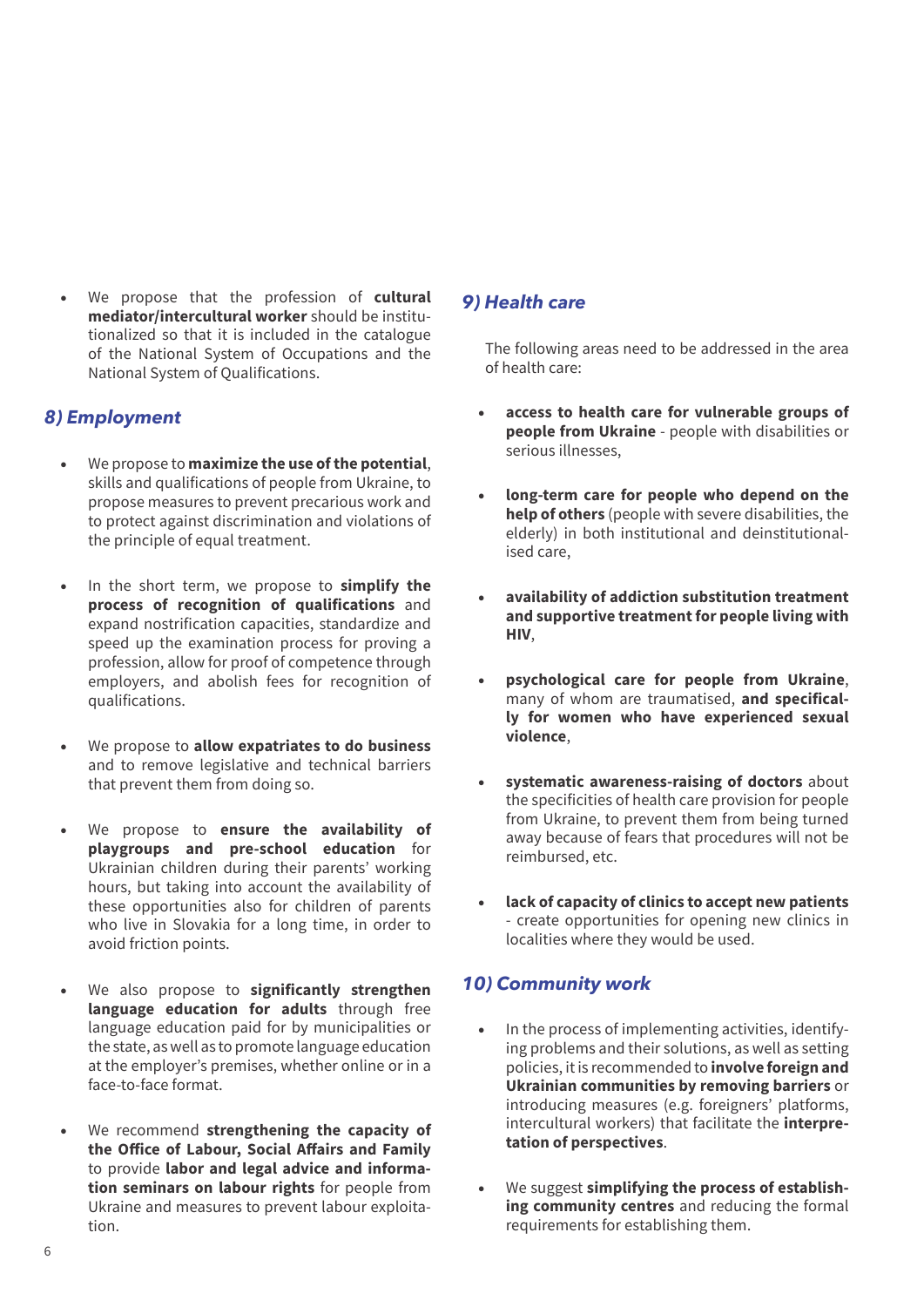- In the medium and long term, we recommend **setting up a system of systematic financial support for organizations at the national and local level, either for formalized organizations** or for emerging initiatives that come from active citizens or foreigners.
- We also propose to allocate **public community space** in facilities that accommodate more foreigners (e.g. in Gabčíkovo accommodation facilities).
- We propose a **sensitive and respectful understanding of integration** in relation to living heritage conservation, which includes mapping living heritage conservation needs, taking them into account and facilitating access to ongoing practice.

#### *11) Specific aspects of the provision of temporary refuge*

- We propose to urgently **map the situation of third-country nationals** who have entered the country from Ukraine and do not qualify for temporary refuge, identify their needs and adopt solutions.
- We propose to prepare an **intensive information campaign for third-country nationals** who have entered Slovakia from Ukraine.
- We propose to **address the situation of stateless persons** and persons that have relevant reasons to be granted asylum.
- We propose to introduce a **new type of temporary residence** - the temporary residence of an expatriate, which will allow people from Ukraine better stability.
- We propose to include **expatriates in the public health insurance system**.
- We propose to **support LGBTI male and female refugees**.
- We propose to **provide legal assistance for LGBTI male and female expatriates** through the capacities of the Legal Aid Centre and NGOs, including financial support
- We propose to implement intensive measures to combat human trafficking and protect minors

#### *12) Humanitarian assistance*

- We propose to **reform the system of Support in Material need** (Material Need Benefits and Protection Allowance) so that the Material Need Benefit **corresponds to at least the amount of the minimal living level**. Such a reform would be equally beneficial for people in Slovakia living at risk of poverty or social exclusion, who in 2020 accounted for almost 15% of the total population of the Slovak Republic.
- In the area of food security, we propose that, as far as possible, people from Ukraine should be allowed to buy food and **prepare their own meals**.
- If this is not possible, we recommend to mediate the **provision of food through a catering service**. If such a service is not available for the maximum amount of 7 EUR, a **maximum price per food unit should be clearly set to avoid potential abuse**.
- When addressing food deprivation, we suggest that **food and basic material assistance should be provided** on the basis of clear criteria through **standard mechanisms and actors that have been providing it for a long time** (such as OP FEAD). At the same time, we suggest that, in the long term, priority should be given to working with the increase of the Material Need Benefit as a direct disbursement of food or basic material assistance.

**Note: All of the above mentioned measures can be maintained in later phases as integration services for a wider group of foreigners arriving in Slovakia.**